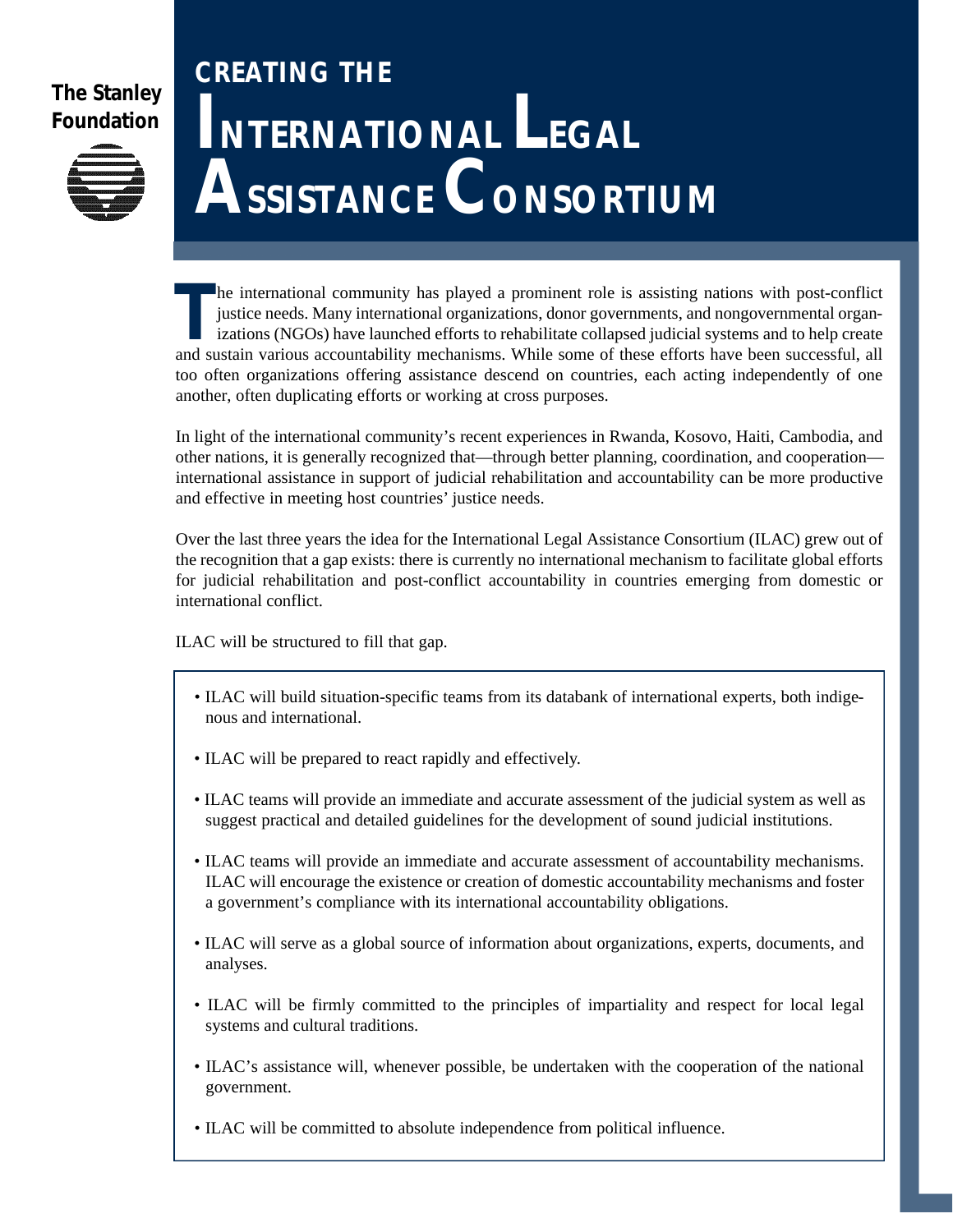Justice systems are among those institutions that suffer most during violent conflicts. The collapse of state institutions, like the judiciary, is a fundamental cause for the subsequent failure of the legal system and the general breakdown of the rule of law. Rehabilitating the judicial system and ensuring accountability for those who have violated international human rights law is fundamental to the development of a stable environment and the enhancement of investor confidence. To maintain peace, citizens need to feel that they are equal under the law and that perpetrators of committed atrocities are held accountable; otherwise, they will take actions to ensure their own security and the process of conflict begins again.

ILAC is an idea whose time has come. Recent experience demonstrates that there is a vast void in post-conflict situations, where the breakdown of the rule of law is systemic and the need for rapid judicial rehabilitation and post-conflict accountability is essential. There must be comprehensive efforts to support structures that will ensure a lasting peace. Rehabilitating the judicial system and ensuring accountability are fundamental to this effort.

Recent experience demonstrates that there is a vast void in post-conflict situations.... The international community—including the United Nations, international agencies, NGOs, and individual governments providing post-conflict assistance in the justice sector—needs to ensure these efforts are complementary and to meet collectively the needs of the host country. ILAC can become this crucial component to the international community's response to the devastation within or between states.

We are working to gain international support from the numerous and diverse sectors that are willing, and able, to assist in the post-conflict rehabilitation process. We envision an international postconflict response that is effective, efficient, and lasting.

Mark Ellis Executive Director Central and East European Law Initiative American Bar Association

Part Hold Ch

Paul Hoddinott Executive Director International Bar Association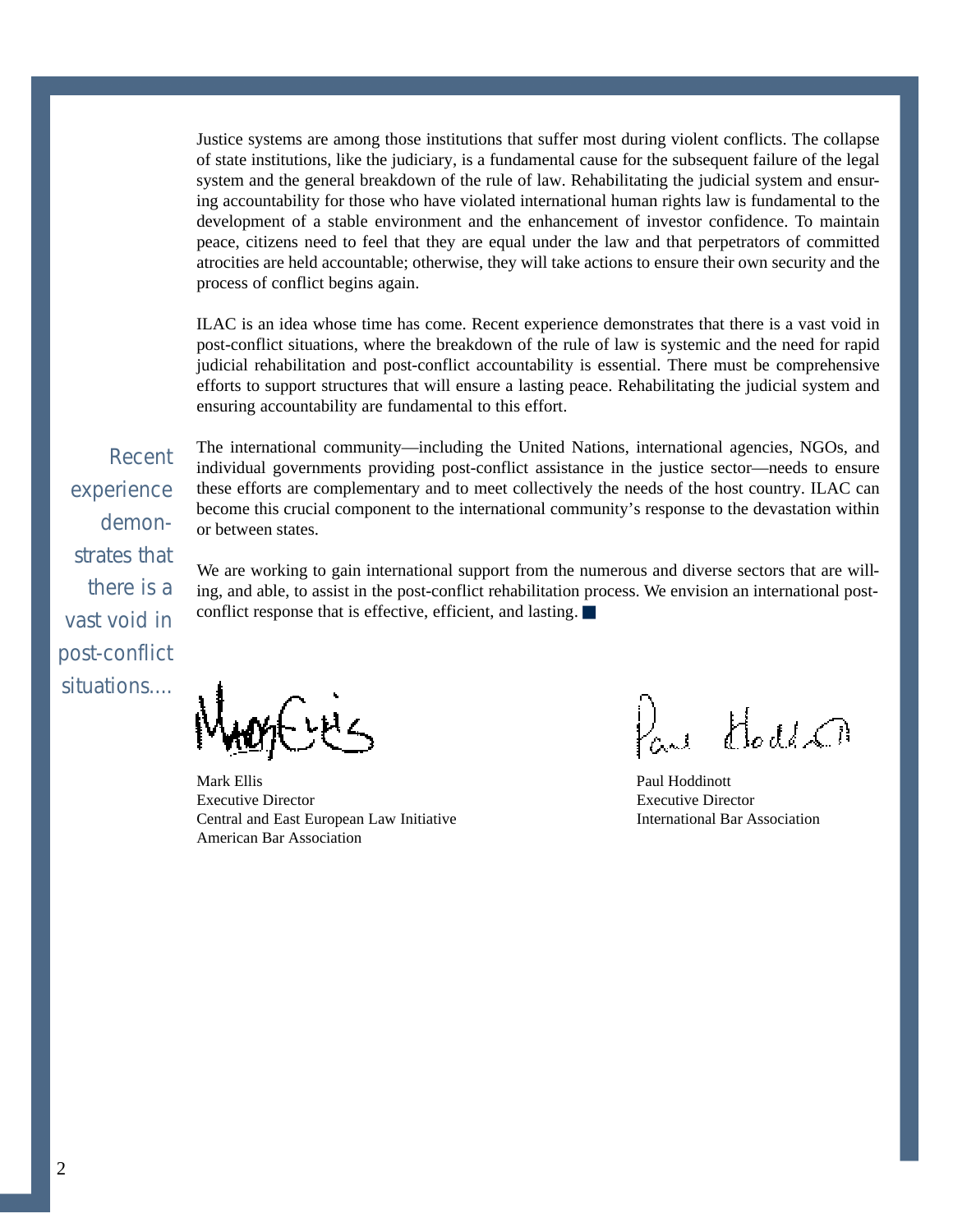# **Facilitation of National and International Accountability Mechanisms and Rehabilitation of National Judicial Systems: International Legal Assistance Consortium (ILAC)**

ustice systems are among those institutions<br>that suffer most during violent conflicts.<br>The collapse of state institutions like the<br>judiciary is a fundamental cause for the subseustice systems are among those institutions that suffer most during violent conflicts. The collapse of state institutions like the quent failure of the legal system and the general breakdown of the rule of law. The international community must focus its efforts to support structures that will ensure a lasting peace. Rehabilitating the judicial system and ensuring accountability mechanisms is fundamental to this effort.

There is currently no international mechanism to bring together nongovernmental organizations (NGOs), national governments, international agencies, and UN agencies for judicial rehabilitation and post-conflict accountability. There is a need to better coordinate these activities and ensure these programs are complementary and to collectively meet the needs of the host country, including the victim population. To be fully effective in a post-conflict situation, there is a need to react rapidly. The International Legal Assistance Consortium  $(ILAC)$  can fulfill such needs.<sup>1</sup>

This memo sets forth a framework for the creation of ILAC. In essence, ILAC, during and in the aftermath of conflict or transition, will be able to facilitate NGO, government, UN, and other efforts in two crucial areas: (1) rehabilitating the national judicial and legal system and (2) developing appropriate accountability mechanisms. To support these e fforts ILAC will create and maintain a global databank serving as a permanent and ongoing

research effort and informational clearinghouse for its members.

ILAC will work closely with international peacekeepers who assume de facto, if not de jure, involvement in law enforcement functions during a post-conflict situation. To date, peacekeepers, civilian police, and international police monitors have had to operate in environments where the local criminal justice system has been decimated or is altogether n o n e x i stent

ILAC will enter the post-conflict environment simultaneously with, or as a close follow-on to, peacekeeping operations. Based on its research and assessment, ILAC will serve as a locus of international legal assistance and domestic NGO involvement and facilitate the e fforts of specialized agencies, NGOs, donor governments, and other experts. Bringing together ideas and people, ILAC will mobilize forces to recognize a common set of principles and goals and operate in an organized and e fficient manner.

By serving as a central resource for global expertise and providing a single judicial assessment as the basis for judicial reform e fforts, ILAC can help save the donor community millions of dollars. As an example, at the end of the civil war in Guatemala more than fifty different judicial assessment reports, financed by twenty-two donors, had been written.<sup>2</sup> The cost of these reports was over \$17 million. Resources are limited, and they

To be fully effective in a postconflict situation. there is a need to react r a pidly.

<sup>2</sup>Douglas Webb, *Legal and Institutional Reform Strategy and Implementation: A World Bank Perspective*, 30 Law & Pol'y Int'l Bus. 161, 164-5 (1999).

<sup>1</sup>At four recent international conferences, individuals representing NGOs, national governments, international organizations, and academia met to recommend ways to improve the international community's approach to post-conflict justice and to judicial rehabilitation during a post-conflict period. The idea for ILAC was developed as a result of these conferences. The March 1997, the October 1997, and the February 2000 conferences were organized by the Stanley Foundation. The September 1997 conference was organized by the International Institute of Higher Studies in Criminal Sciences in Siracusa, Italy.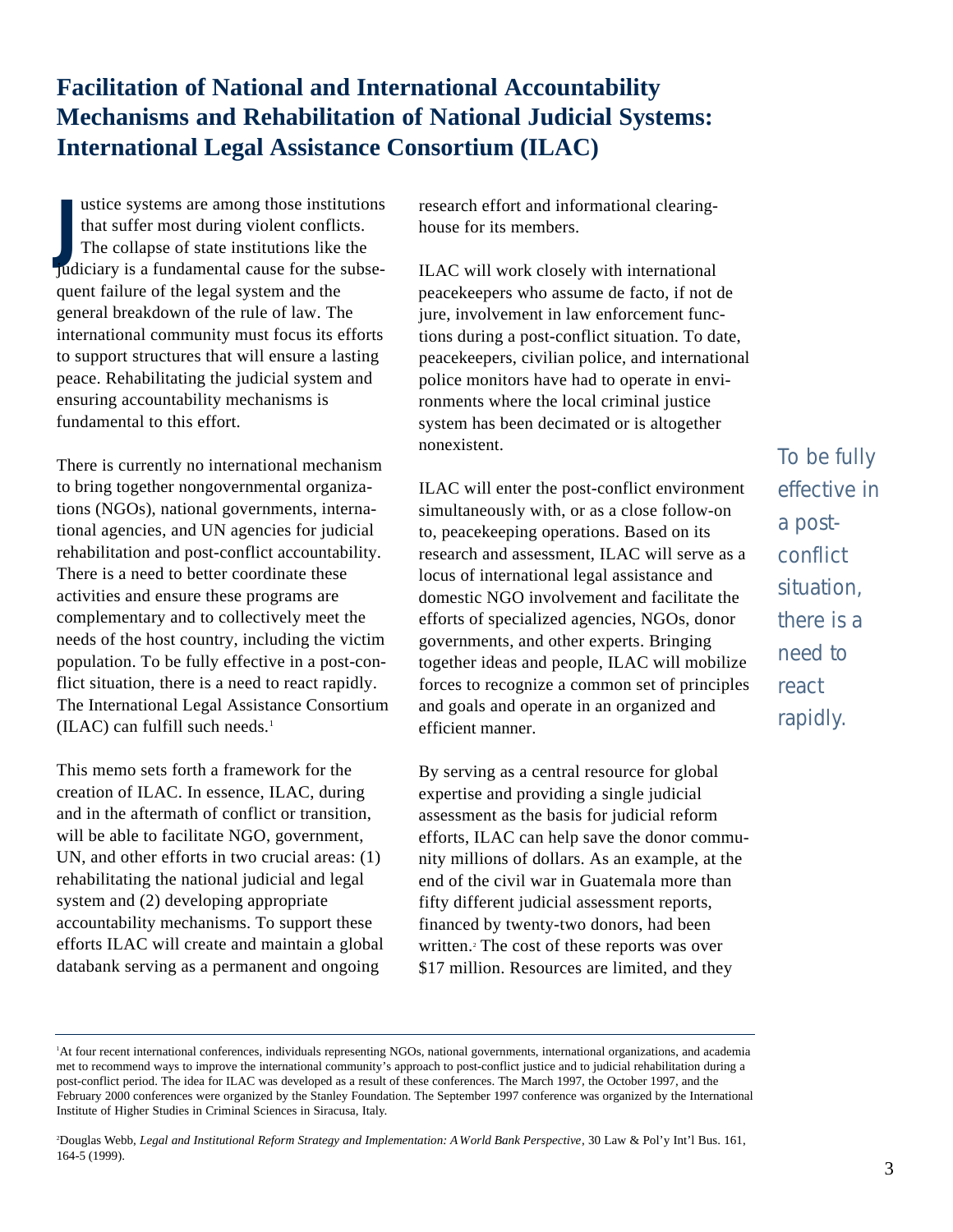must be used efficiently. The money saved by creating one central assessment can then be used to implement the necessary judicial reform and accountability programs.

Countries emerging from domestic or international conflict are generally fragile. It is crucial to develop a stable environment as soon as possible. One of the keys to a stable environment is a transparent and reliable judicial system. A stable environment also encourages financial investment by the international community. ILAC will provide an immediate and accurate assessment by competent experts of the judicial system. ILAC will make reasoned recommendations and help facilitate domestic and international experts to rapidly implement the recommendations.

 $II$  AC will be politically unbiased....

Countries emerging from domestic or international conflict are almost certainly grappling with the traumatic effects of recently committed war crimes and human rights abuses. ILAC will encourage the existence or creation of domestic accountability mechanisms. ILAC will foster a government's compliance with its international accountability obligations. In addition, ILAC will facilitate the provision of the types of domestic and international assistance that are crucial to such endeavors.

#### **Mission Statement**

**The purpose of the International Legal Assistance Consortium is to facilitate and assist domestic and international efforts to** improve the efficacy and credibility of legal **institutions and the ability to implement accountability mechanisms, focusing on situations of conflict or transition by p roviding objective assessments and recommendations; by serving as a source of** information about organizations, experts, documents, and analyses; and by undertak**ing other activities related to this mission.**

#### **Commentary**

ILAC will be an association of international and domestic NGOs, working in cooperation with domestic and international organizations, intergovernmental organizations, other experts, and interested nation-states to promote the rule of law throughout the world. Realizing that an independent and effectively run judicial system is the sine qua non of the rule of law, ILAC will provide technical legal assistance focused on judicial restructuring and situations of post-conflict accountability in countries emerging from domestic or international conflict or transition.

ILAC's rapid response team will draw upon its international membership and the membership's resources to provide an unbiased and comprehensive assessment of legal institutions and accountability mechanisms during and immediately post transition (including conflict to post-conflict transitions, political transitions, and democratic transitions).

The purpose of the assessment is to facilitate and assist domestic and international efforts to improve the efficacy and credibility of legal institutions and the ability to identify and implement national and international accountability mechanisms.

ILAC's assessment will include an evaluation of the relationship between international institutions and local entities. ILAC will suggest to the appropriate national and international authorities practical and detailed guidelines for the development of sound judicial institutions and accountability mechanisms and assist the national authorities in cooperating with competent domestic and international organs.

ILAC, through its permanent and ongoing actions, will further assist in information exchange (including the identification of personnel and resources), assessment, planning, training, and implementation. During the implementation phase, ILAC will be prepared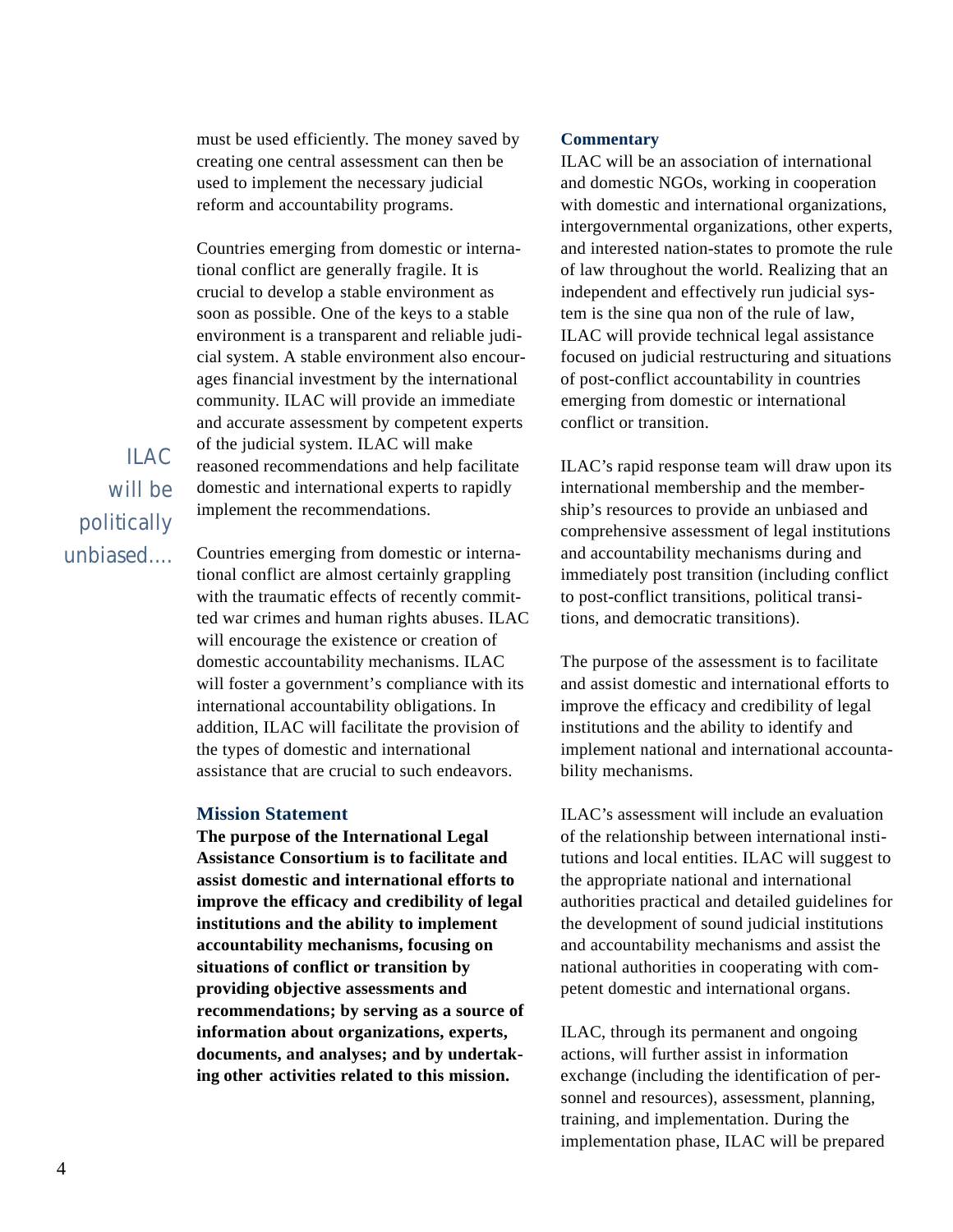to facilitate the participation of its members. ILAC will also be prepared to assist the host governments and international organs in ensuring effective implementation.

## **Guiding Principles**

Because ILAC's membership is comprised of international and domestic NGOs and other experts experienced in analyzing the state of legal systems and providing assistance to countries developing their national judicial systems, it will be able to respond quickly and e ffectively in providing needed post-conflict legal assistance.

ILAC will work closely with local NGOs and other experts in affected environments to ensure their immediate involvement in the assistance projects.

ILAC will be firmly committed to the principles of impartiality and respect for local legal systems and cultural traditions. ILAC will not seek to impose a particular legal approach, realizing that a broad-minded spirit toward other cultures and awareness of the strengths of different legal systems is necessary to achieve the goal of establishing effective judicial systems throughout the world.

ILAC will be premised on the belief that assistance in developing judicial systems must, whenever possible, be undertaken with the cooperation of national governments in order to be beneficial.

ILAC will be politically unbiased and will conduct its work in a manner that is transparent to the domestic and international communities

ILAC teams will include, wherever feasible, indigenous expertise, regional expertise, subject matter expertise, international law expertise, and practical and technical expertise.

ILAC will be international in its membership.

ILAC will be nondiscriminatory and will endeavor to ensure appropriate geographic, gender, cultural, and legal system diversity in its structure.

ILAC will be committed to a system of continuing self-evaluation and will modify its practices in order to best meet its purpose.

ILAC will be committed to absolute independence from political influence.

#### **Structure**

ILAC will be structured as a separate nonprofit entity comprised of international and domestic NGOs and other experts, working in cooperation with interested nation-states and international organizations, toward the development of national judicial systems.

#### **Commentary**

ILAC will be a separate nonprofit entity comprised of international and domestic NGOs and other experts, working in cooperation with interested nation-states and international organizations, which are actively engaged in the development of national judicial systems. It will be particularly important for ILAC to be comprised of a full range of international and domestic experts that have demonstrated their competence and ability to take on the complex and time-consuming responsibilities of post-conflict judicial reconstruction.

Pursuant to ILAC's bylaws, ILAC's members will elect an executive board. The board will be comprised of five permanent members (to select geographical and program diversity) and six rotating members.

ILAC will have permanent headquarters and worldwide branch offices. ILAC will have a full-time staff, consisting of a director (who will oversee all ILAC operations); an administrative assistant (who will assist the executive

ILAC will be a ...nonprofit entity comprised of...NGOs and other experts, working with *interested* n at i on - states and international organizations....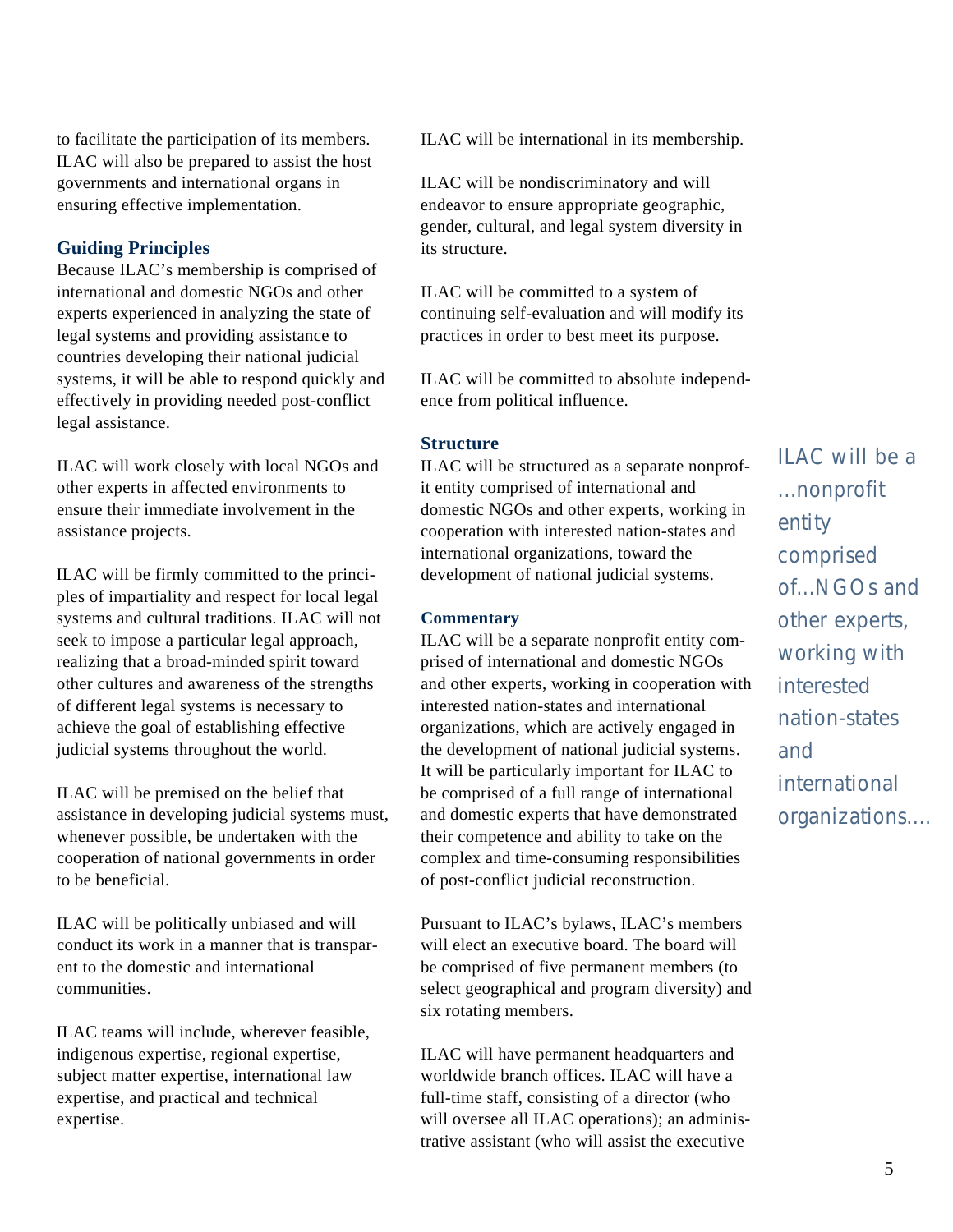director); a fund-raiser/development director (responsible for securing administrative and programmatic funding); an outreach coordinator (responsible for maintaining contact with members and securing personnel support for program implementation); a program director (responsible for all logistical support for implementing the two Rapid Response Programs, including training mission participants); a research director (responsible for databank research and preparing briefing papers for the ILAC missions); a databank director (responsible for computer programming and the ILAC Web site); a chief financial officer (responsible for overall financial management of the project); and an area director in each branch office.

ILAC will be capable of sending two different types of teams of legal experts....

ILAC members may decide to second personnel to the permanent headquarters or branch offices.

## **Response Time and Coordinating Mechanisms**

The main programmatic objective of ILAC is to provide rapid and effective assistance to post-conflict national judicial systems. In fulfilling its mission, ILAC will be able to provide two teams of legal experts to assist the host country in the post-conflict environment. These two teams will be a Judicial Development Response Unit (JDRU) and a Judicial Accountability Response Unit (JARU). To support this effort, ILAC will create and facilitate a global resource and research databank.

### **Commentary**

ILAC will be capable of sending two different types of teams of legal experts to assist the host country in the post-conflict environment. Depending on the needs of the affected state, one or both types of teams may be utilized.

ILAC will create a global databank to support both the JDRU and the JARU. The global databank will serve as a permanent and

ongoing research effort and information clearinghouse for its members.

The global databank will:

- Conduct a long-term study of all contemporary conflicts (post-World War II)
- Assess the response and intervention of the domestic and international communities
- Assess the various models used in such interventions
- Maintain a current list of experts
- Help identify resources (both funding and inkind)
- Maintain of list of accountability laws, truth commissions, etc. and analyses of such laws and models
- Maintain models and create manuals for assessing judicial systems
- Create technical manuals for assessing accountability issues

**Judicial Development Response Unit.** The JDRU will be comprised of legal experts selected by ILAC.

The JDRU will be responsible for assessing the current state of the judicial system in the host country. Based on ILAC's research, the JDRU will use a predetermined and specifically targeted judicial assessment model to identify which areas of the judicial system are intact and functional and which areas need to be re-deployed, re-created or redesigned. Based on this assessment, ILAC will coordinate an outreach campaign among ILAC members and donors so that they may undertake a more long-term program of assistance and development.

The JDRU will primarily serve as a bridge between initial peacekeeping activities and long-term assistance. Once long-term ILAC members arrive in the host country, the JDRU will continue to provide on-ground coordination during the initial phase of operation. Once ILAC members establish their own coordinating mechanism to accomplish long-term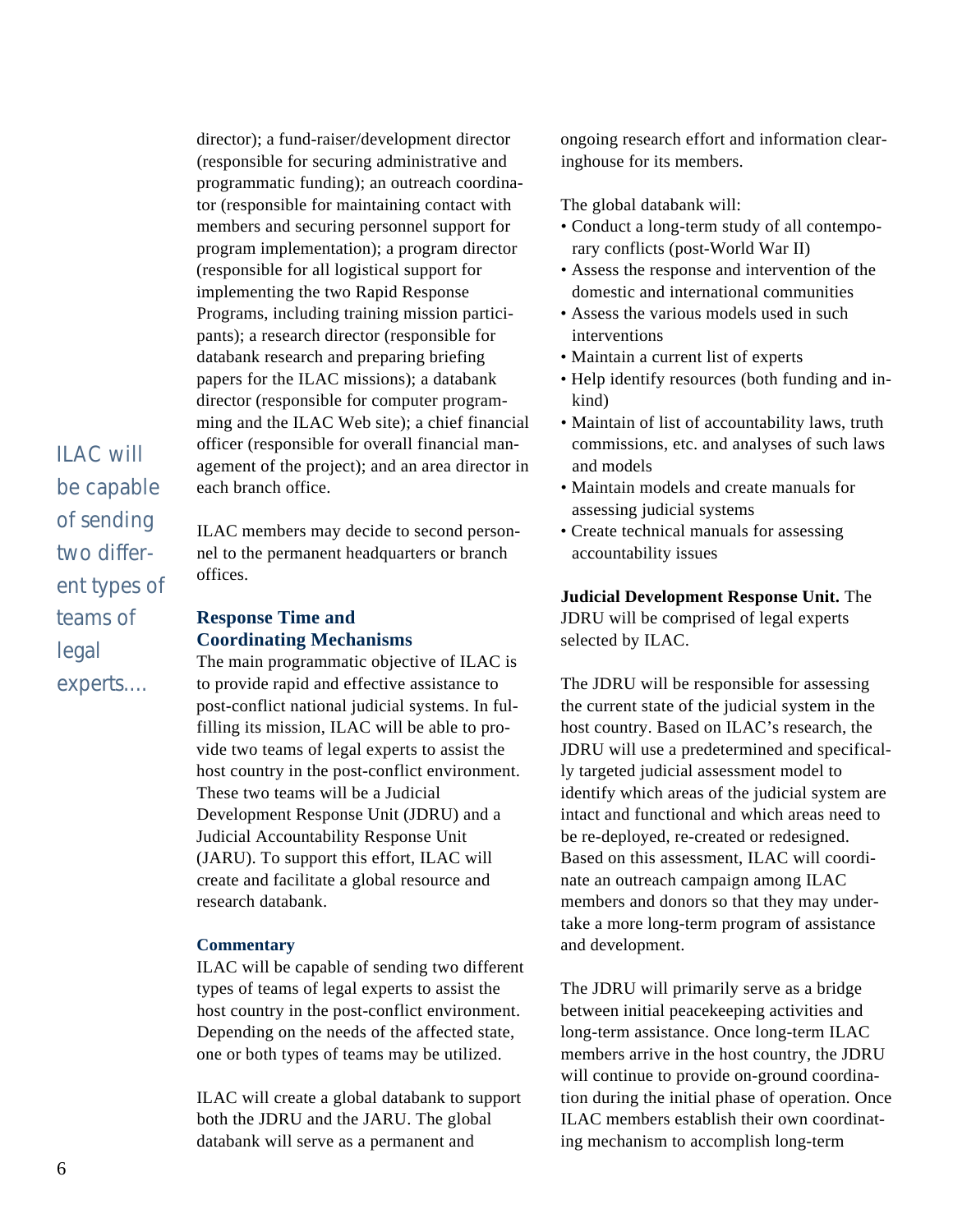judicial restructuring, the JDRU will relinquish primary involvement with the judicial restructuring program. However, ILAC will be prepared to assist host governments and international organs in ensuring effective implementation.

Long-term judicial restructuring will:

- Identify revisions to legislative and constitutional mandates necessary for a truly independent and effective judiciary
- Determine whether comprehensive jurisdiction is set within the judiciary on all matters relating to the application of laws, including violations of international humanitarian law
- Determine whether there is sufficient financial support for the judicial system
- Determine whether there exist a sufficient number of trained attorneys, judges, and court personnel to participate in a revitalized judicial system
- Determine whether there are sufficient court facilities to allow the judicial system to function

**Judicial Accountability Response Unit.** The JARU will support national and international e fforts to devise and implement appropriate mechanisms for accountability that are tailored to the needs of the specific context. The JARU will be comprised of legal experts selected by ILAC.

The JARU will:

- Assist the government in designing a systematic approach for accountability, taking into account the need to conform with international humanitarian and human rights law
- Assist the government in implementing the accountability mechanisms selected
- Support existing, and create new, local human rights NGOs which can sustain advocacy work
- Assist in mobilizing support from the international community for implementing the accountability mechanisms selected, including financial assistance and cooperation in

gaining evidence and extradition of indicted persons outside the country's territory

- Monitor the government's performance in implementing the system of accountability (including trial monitoring)
- Serve as an objective source of information and deter the dissemination of misinformation and disinformation
- Assist in creating mechanisms to provide protection to potential witnesses fearful of physical violence
- Work with the JDRU (see JDRU section above) in developing a judicial system that will initiate an effective system of accountability, including providing assistance in building judicial infrastructure, training legal personnel, and reforming laws
- Facilitate a "Rules of the Road" project, based on ILAC's global databank, to ensure that the process of detaining individuals by the government for serious violations of international humanitarian law is consistent with international legal standards
- Provide liaison and coordination services where appropriate to facilitate the interaction of the national justice system and the International Criminal Court or any ad hoc international tribunal.

The JDRU and JARU will be comprised of legal experts selected by ILAC.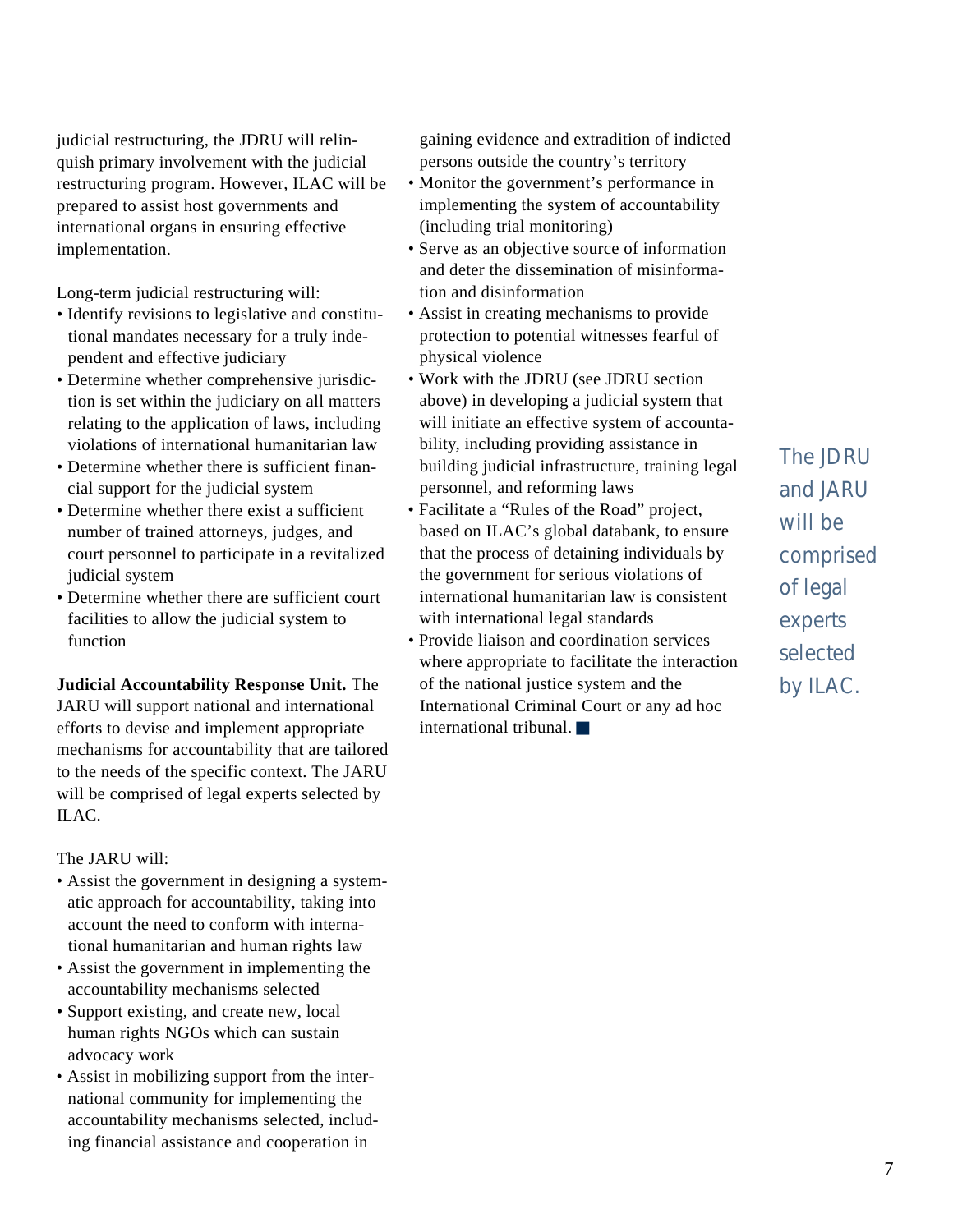## **The Stanley Foundation Role**

In 1997 the Stanley Foundation convened two conferences focusing on post-conflict justice issues. Both of these conferences brought together a unique blend of policymakers and practitioners with extensive experience in fos n 1997 the Stanley Foundation convened two conferences focusing on post-conflict justice issues. Both of these conferences brought together a unique blend of policymakers and practitioners with extensive experience in fostering justice and the rule of law internationally. The March 1997 conference, "Post-Conflict play in fostering genuine national reconciliation and in providing means with which war-torn nations could solve future conflicts peacefully, democratically, and within the bounds of law. After considering various roles the United Nations, nongovernmental organizations (NGOs), and other existing international institutions could play, an idea emerged to create a "rapid-response" mechanism that could facilitate and coordinate international activities in post-conflict environments.

During the second conference, "Accountability and Judicial Response: Building Mechanisms for Post-Conflict Justice," a mix of returning and new participants evaluated a more detailed proposal for a "rapidresponse" legal assistance mechanism, which came to be referred to as the "International Legal Assistance Consortium" (ILAC). Issues of purpose, viability, functions, and relationships to other international organizations were further discussed. There was a strong sense that a mechanism such as ILAC could be the right vehicle to provide better coordination for international organizations and agencies, NGOs, and governments to ensure that a country's post-conflict justice needs are met for peace, accountability, justice, and the rule of law.

During the following two years individuals committed to the idea of ILAC fleshed out its role and possible structure and shared the idea with others in the broader international legal community through professional papers, presentations, and personal conversations. They solicited input from a range of national and international NGOs involved in international rule of law programs. The response was overwhelmingly positive.

Since the idea of ILAC germinated and flourished at Stanley Foundation conferences, it seemed appropriate that the foundation convene a group of committed individuals in February 2000 to provide an opportunity for helping to take ILAC from concept to implementation and reality. Twenty individuals from the international legal community met at Airlie Center in Warrenton, Virginia, on February 17-19, 2000, for a working, organizational retreat titled "Building a Mechanism for Post-Conflict Justice: Creating the International Legal Assistance Consortium (ILAC)." Discussions of ILAC's overall mission, structure, guiding principles, roles within the international community, and the area of conflict, relationships with other international and domestic institutions, and strategies for further design and implementation were discussed.

A full report of these proceedings and the earlier conference reports can be found on the Stanley Foundation's Web site at: [reports.stanleyfdn.org.](http://reports.stanleyfdn.org) A list of all conference participants can be found in this current document.

The foundation has been pleased to be a catalyst and facilitator in the creation of ILAC. We are gratified to see the commitment and dedication of those who are working toward making ILAC a reality. With the Stanley Foundation's vision dedicated "to seeking peace with freedom and justice, built on world citizenship and effective global governance," we join with others in the hope that ILAC may assist post-conflict states in their transition from a state of conflict to a state of just and lasting peace.

Joan D. Winship

Senior Program Officer The Stanley Foundation

The foundation has been pleased to be a catalyst and facilitator in the creation of ILAC.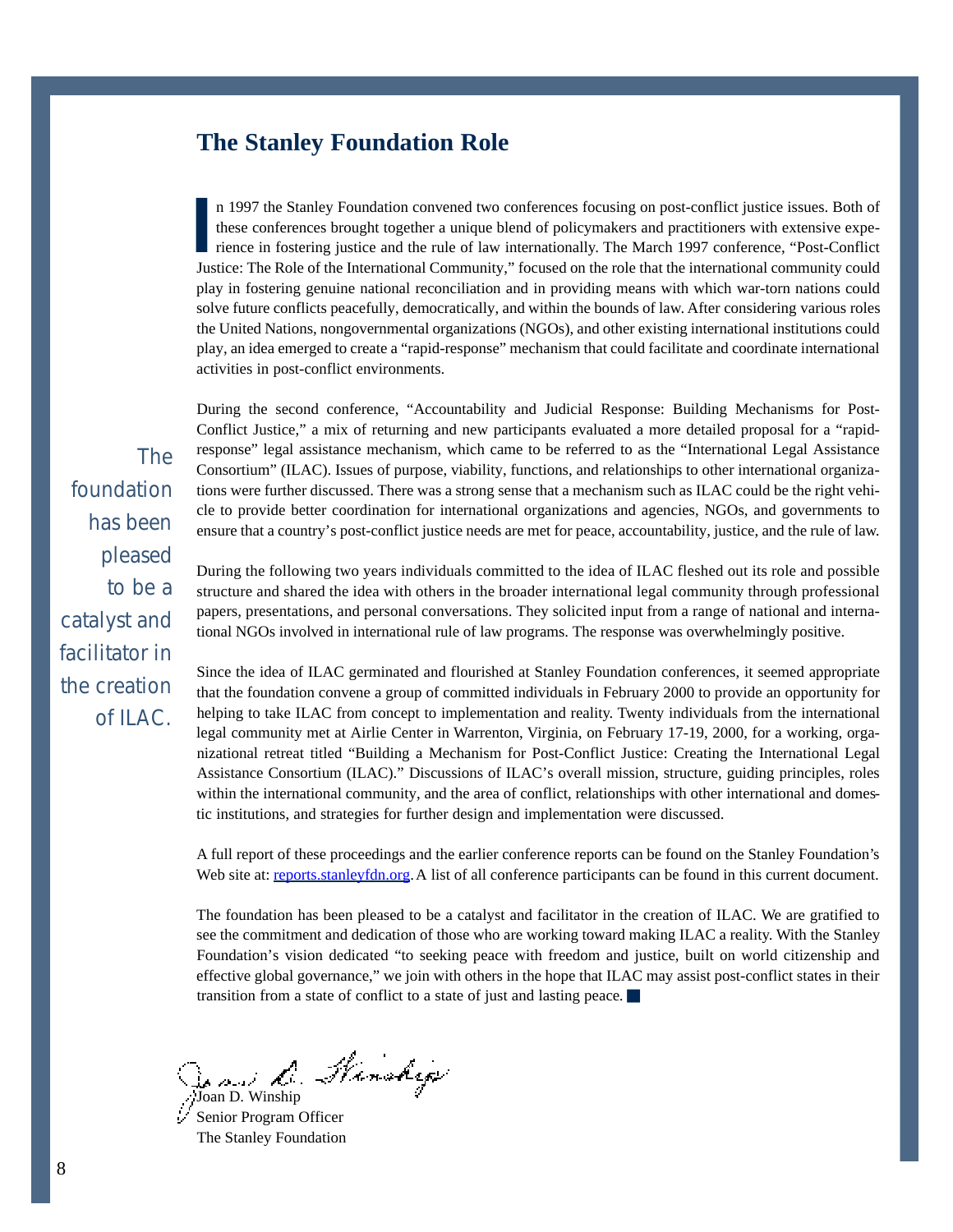# **Participant Lists**

## **Building a Mechanism for Post-Conflict Justice: Creating the International Legal Assistance Consortium**

#### **February 17-19, 2000**

#### **Cochairs**

**Mark S. Ellis**, Executive Director, Central and East European Law Initiative, American Bar Association

**Joan D. Winship**, Senior Program Officer, The Stanley Foundation

#### **Rapporteur**

**Kathleen M. Kelly**, National Office Director, Irish American Unity Conference

#### **Participants**

**Jason Abrams**, Legal Officer, Office of Legal Affairs, United Nations

**Christian Ahlund**, Chairman, Human Rights Committee, Swedish Bar Association

**M. Cherif Bassiouni**, Professor of Law, De Paul University; President, International Human Rights Law Institute

**Bruce Broomhall**, Senior Coordinator, International Justice Program, Lawyers Committee for Human Rights

**Scott Carlson**, Program Director for Albania, Kosovo War Crimes, and the RIGHTS Consortium, Central and East European Law Initiative, American Bar Association

**Paul Hoddinott**, Executive Director, International Bar Association

**Mel James**, International Policy Executive, Human Rights, The Law Society

**Joseph M. Jones**, Chief, International Training and Development Programs, Criminal Division, US Department of Justice

**Fredrick M. Lorenz**, Lecturer in National Security, Jackson School of International Studies, University of Washington

**William D. Meyer**, Executive Director, The Central and East European Law Initiative Institute, Czech Republic

**Madeline Morris**, Professor of Law, Duke University School of Law

**William L. Nash** (US Army, Ret.), Director, Civil Military Programs, National Democratic Institute for International Affairs

**Joseph N. Onek**, Senior Coordinator for the Rule of Law, US Department of State

**Shelby R. Quast**, Principal, Robertson Quast & Associates, International, LLC

**Charles S. Rudnick**, Assistant Dean for International Law and Policy, Chicago-Kent College of Law

**Michael Scharf**, Director, Center for International Law and Policy, New England School of Law

**William H. Spencer**, Special Advisor, Bureau of Democracy, Human Rights and Labor, US Department of State

**Paul Williams**, Professor of Law, American University, Washington College of Law

#### **Stanley Foundation Staff**

Keith Porter, Executive Producer, *Common Ground* Elaine Schilling, International Programs Assistant

Affiliations are listed for identification purposes only. Participants attended as individuals rather than as representatives of their governments or organizations.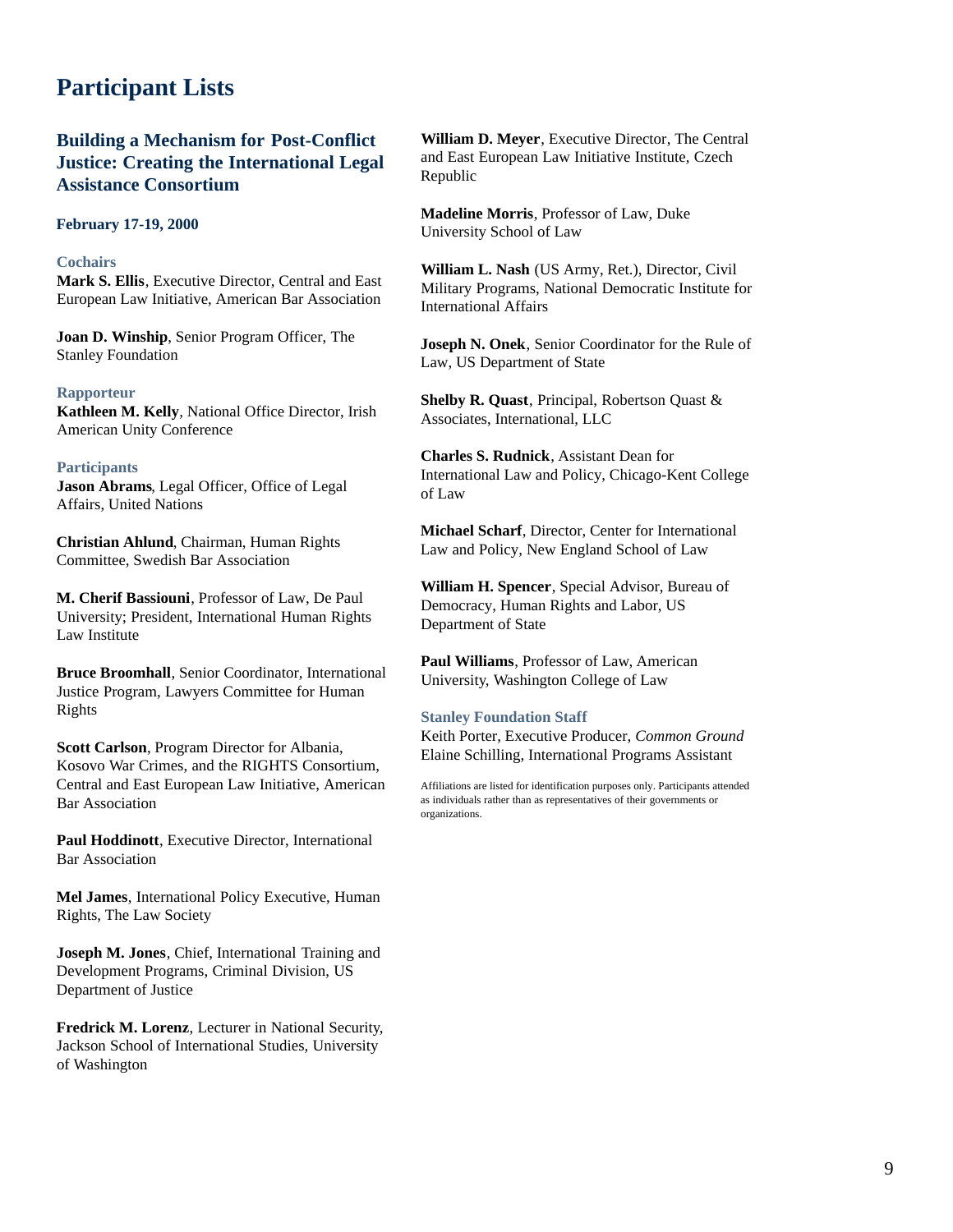## **Accountability and Judicial Response: Building Mechanisms for Post-Conflict Justice**

#### **October 23-25, 1997**

#### **Cochairs**

**Mark S. Ellis**, Executive Director, Central and East European Law Initiative, American Bar Association

**Paul Williams**, Assistant Professor of International Law and Relations, American University; Senior Associate, Carnegie Endowment for International Peace

#### **Rapporteur**

**Mary C. Theisen**, Program Officer, The Stanley Foundation

#### **Participants**

**Sheila Berry**, Special Adviser, Office of War Crimes Issues, Office of the Secretary, US Department of State

**Bavo Coo**l, Former Chairman, Board of Directors, Attorneys Without Borders

**Craig Etcheson**, Acting Director, Cambodian Genocide Program, Yale University

**Johanna Mendelson Forman**, Senior Adviser, Office of Transition Initiatives, Bureau for Humanitarian Response, United States Agency for International Development

**Stefanie Grant**, Director of Program and Policy, Lawyers Committee for Human Rights

**John W. Heffernan**, Executive Director, Coalition for International Justice

**James R. Hooper**, Director, The Balkan Institute

**Nina Lahoud**, Special Assistant to the Assistant Secretary-General for Planning and Support, Department of Peace-keeping Operations, United Nations

**F. M. Lorenz**, Marine Corps Chair, Industrial College of the Armed Forces, National Defense University

**Gay J. McDougall**, Executive Director, International Human Rights Law Group

**Madeline H. Morris**, Professor of Law, Duke Law School; Adviser on Justice to the President of Rwanda

**Karin Ryan**, Assistant Director, Human Rights Program, The Carter Center

**William Spencer**, Adviser on War Crime Issues in the Former Yugoslavia, Bureau of Democracy, Human Rights, and Labor, US Department of State

**Pamela Swain**, Chief, Resources and Plans, International Criminal Investigative Training Assistance Program, US Department of Justice

**Ruth Wedgwood**, Senior Fellow and Director, Project on International Organizations and Law, Council on Foreign Relations

**Amy Young**, Senior Adviser for Rule of Law, Center for Democracy and Governance, United States Agency for International Development

#### **Stanley Foundation Staff**

**Mary Gray Davidson**, Senior Producer, *Common Ground* **David J. Doerge**, Vice President **Carol Matthews**, Conference Management Director **Susan R. Moore**, Conference Management Associate **Keith Porter**, Producer, *Common Ground* **Richard H. Stanley**, President

**Corbin L. Stone**, Program Officer

Affiliations are listed for identification purposes only. Participants attended as individuals rather than as representatives of their governments or organizations.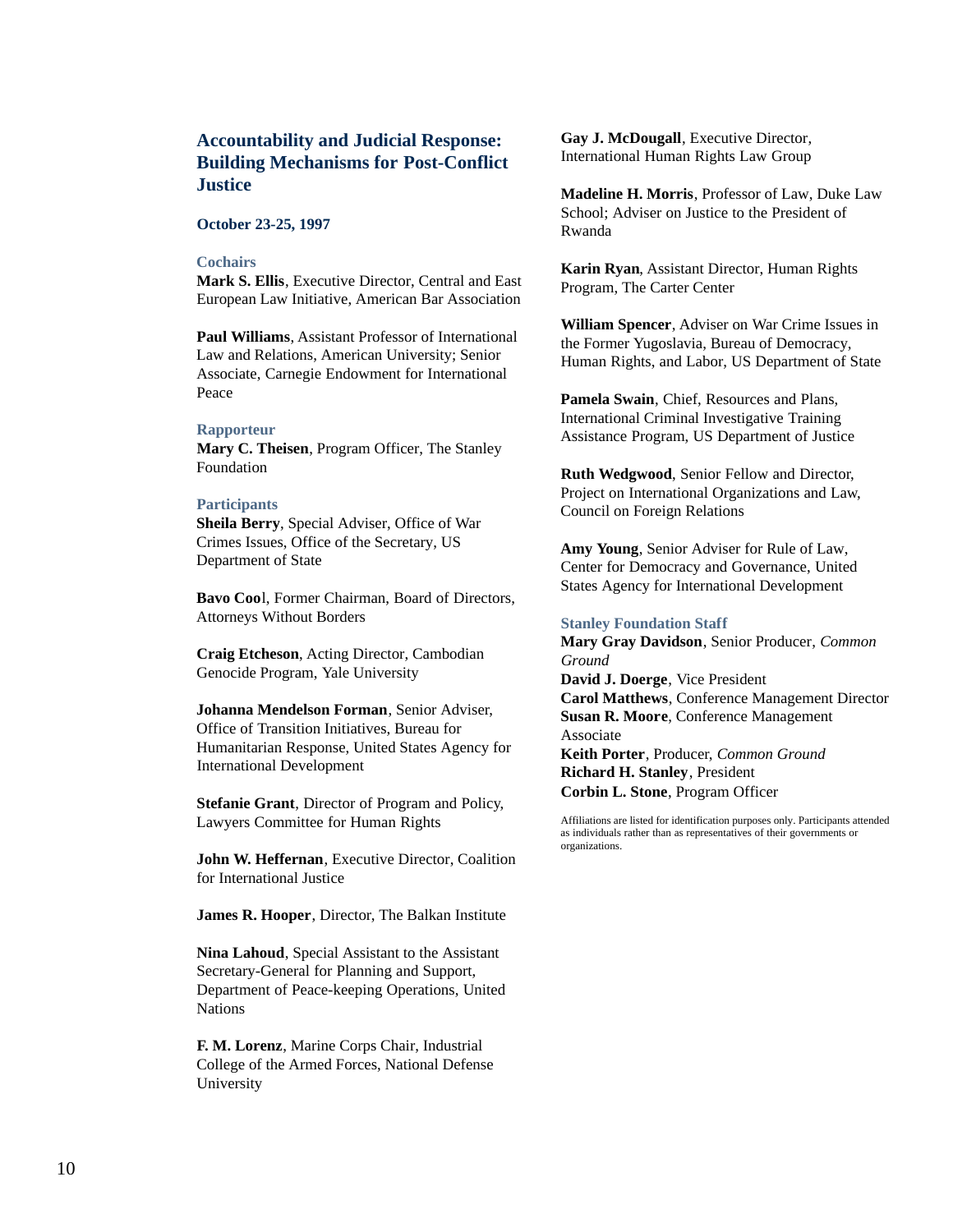## **Post-Conflict Justice: The Role of the International Community**

#### **April 4-6 1997**

#### **Chair**

**Robert B. Oakley**, Distinguished Visiting Fellow, Institute for National Strategic Studies, National Defense University

#### **Rapporteurs**

**Eliot Goldberg**, Research Assistant, Institute for National Strategic Studies, National Defense University

**Mary C. Theisen**, Program Officer, The Stanley Foundation

#### **Participants**

**Michael R. Arietti**, Director, Office of Peacekeeping and Humanitarian Operations, US Department of State

**Michelle Ash**, Legislative Assistant, Congressman Benjamin L. Cardin

**M. Cherif Bassiouni**, President, International Human Rights Law Institute, and Professor of Law, DePaul University College of Law

**Stephen Bowen**, Program Director, International Human Rights Law Group

**David J. Doerge**, Vice President, The Stanley Foundation

**Mark S. Ellis**, Executive Director, Central and East European Law Initiative, American Bar Association

**Ken Eyre**, Director of Research and Development, Lester B. Pearson Canadian International Peacekeeping Training Center

**F. M. Lorenz**, Instructor, Industrial College of the Armed Forces, National Defense University

**Madeline H. Morris**, Professor of Law, Duke Law School; Adviser on Justice to the President of Rwanda

**William G. O'Neill**, Consultant, National Coalition for Haitian Rights

**Diane F. Orentlicher**, Professor of Law and Director, War Crimes Research Office, Washington College of Law, American University

**Edwin M. Smith**, Leon Benwell Professor of Law and International Relations, The Law School, University of Southern California

**Richard H. Stanley**, President, The Stanley Foundation

**Matthew Vaccaro**, Political-Military Planner, Peacekeeping and Humanitarian Assistance, US Department of Defense

#### **Stanley Foundation Staff**

**Mary Gray Davidson**, Senior Producer, *Common Ground*

**Carol Matthews**, Conference Management Director

Affiliations are listed for identification purposes only. Participants attended as individuals rather than as representatives of their governments or organizations.